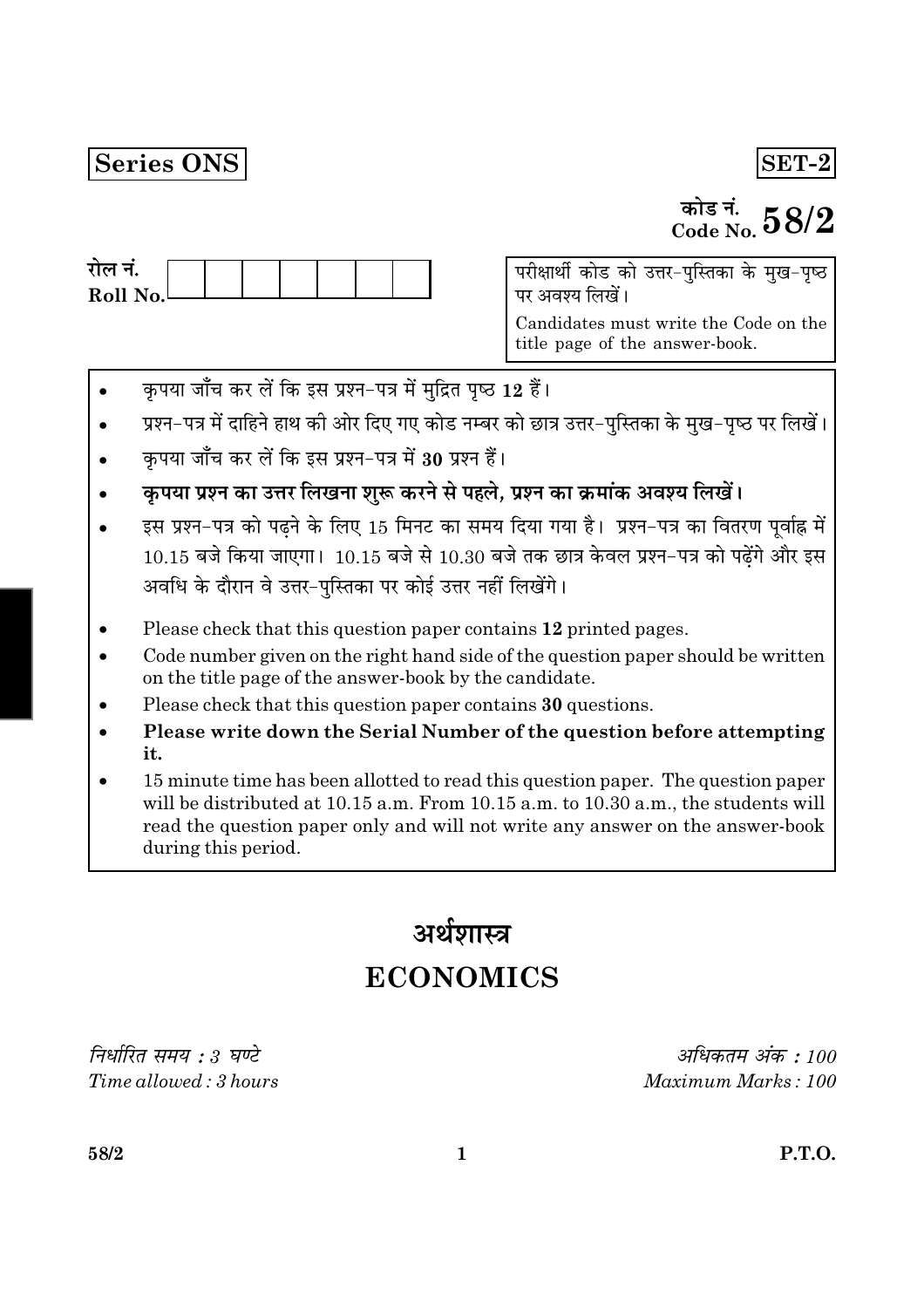#### सामान्य निर्देश :

- दोनों खण्डों के सभी प्रश्न अनिवार्य हैं।  $(i)$
- प्रत्येक प्रश्न के सामने उनके अंक दर्शाए गये हैं।  $(ii)$
- (iii) प्रश्न संख्या 1 5 और 16 20 अति लघु उत्तरीय प्रश्न हैं, प्रत्येक प्रश्न 1 अंक का है। सभी प्रश्नों के उत्तर एक वाक्य में देना है।
- (iv) प्रश्न संख्या 6 8 और 21 23 लघु उत्तरीय प्रश्न हैं, प्रत्येक प्रश्न 3 अंक का है। सभी प्रश्नों के उत्तर सामान्यत: 60 शब्दों से अधिक न हों।
- प्रश्न संख्या 9 11 और 24 26 यह भी लघु उत्तरीय प्रश्न हैं, प्रत्येक प्रश्न के 4 अंक हैं। सभी प्रश्नों  $(v)$ के उत्तर सामान्यत: 70 शब्दों से अधिक न हों।
- (vi) प्रश्न संख्या 12 15 और 27 30 दीर्घ उत्तरीय प्रश्न हैं. प्रत्येक प्रश्न के 6 अंक हैं। सभी प्रश्नों के उत्तर सामान्यत: 100 शब्दों से अधिक न हों।
- (vii) उपरोक्त प्रश्नों के उत्तर संक्षिप्त एवं सही होने चाहिए तथा यथासंभव निर्देशानुसार शब्द सीमा के भीतर उत्तर दिया जाना चाहिए।

#### **Instructions:**

- $(i)$ All questions in both sections are compulsory.
- Marks for questions are indicated against each question.  $(ii)$
- (iii) Question No. 1 5 and 16 20 are very short answer questions carrying 1 mark each. They are required to be answered in one sentence.
- (iv) Question No.  $6 8$  and  $21 23$  are short answer questions carrying 3 marks each. Answers to them should not normally exceed 60 words each.
- Question No. 9 11 and 24 26 are also short answer questions carrying 4 marks  $(v)$ each. Answers to them should not normally exceed 70 words each.
- (vi) Question No. 12 15 and 27 30 are long answer questions carrying 6 marks each. Answers to them should not normally exceed 100 words each.
- (vii) Answers should be brief and to the point and the above word limit be adhered to as far as possible.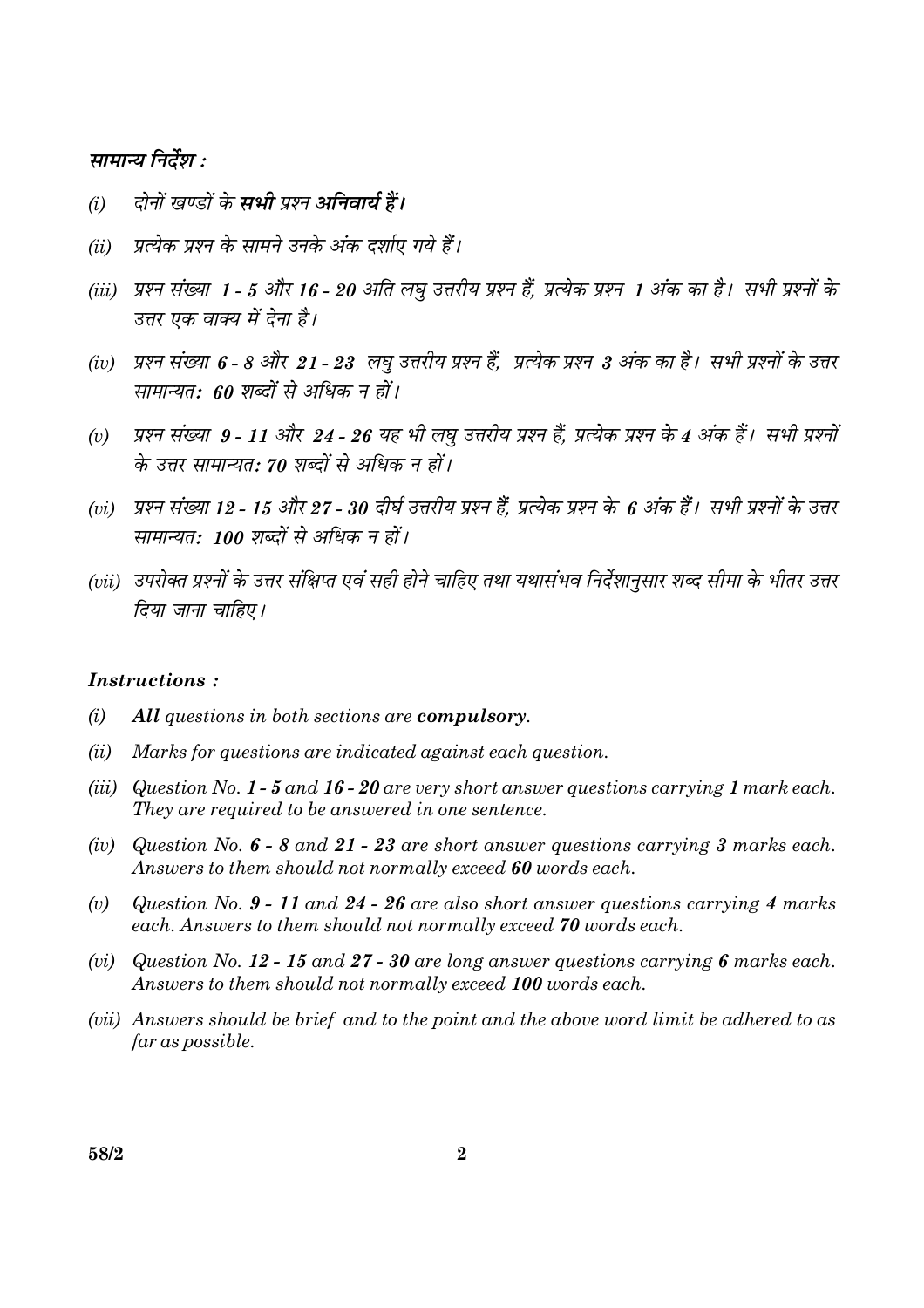#### खण्ड - अ

# **SECTION - A**

- इस बाजार में एक फर्म का माँग वक्र पूर्णतया लोचदार होता है :  $\mathbf{1}$ .
	- (सही विकल्प चनिए):
	- (a) पूर्ण प्रतियोगिता
	- (b) एकाधिकार
	- एकाधिकारिक प्रतियोगिता  $(c)$
	- अल्पाधिकार  $(d)$

Demand curve of a firm is perfectly elastic under:

(Choose the correct alternative)

- $(a)$ Perfect competition
- $(b)$ Monopoly
- $(c)$ Monopolistic competition
- Oligopoly  $(d)$
- विभेदी उत्पाद इसकी एक विशेषता है:  $2.$ 
	- (सही विकल्प चुनिए):
	- केवल एकाधिकारिक प्रतियोगिता की  $(a)$
	- (b) केवल अल्पाधिकार की
	- एकाधिकारिक प्रतियोगिता और अल्पाधिकार दोनों की  $(c)$
	- एकाधिकार की  $(d)$

Differentiated products is a characteristic of:

(Choose the correct alternative):

- $(a)$ Monopolistic competition only
- $(b)$ Oligopoly only
- Both monopolistic competition and oligopoly  $(c)$
- $(d)$ Monopoly

 $\mathbf{1}$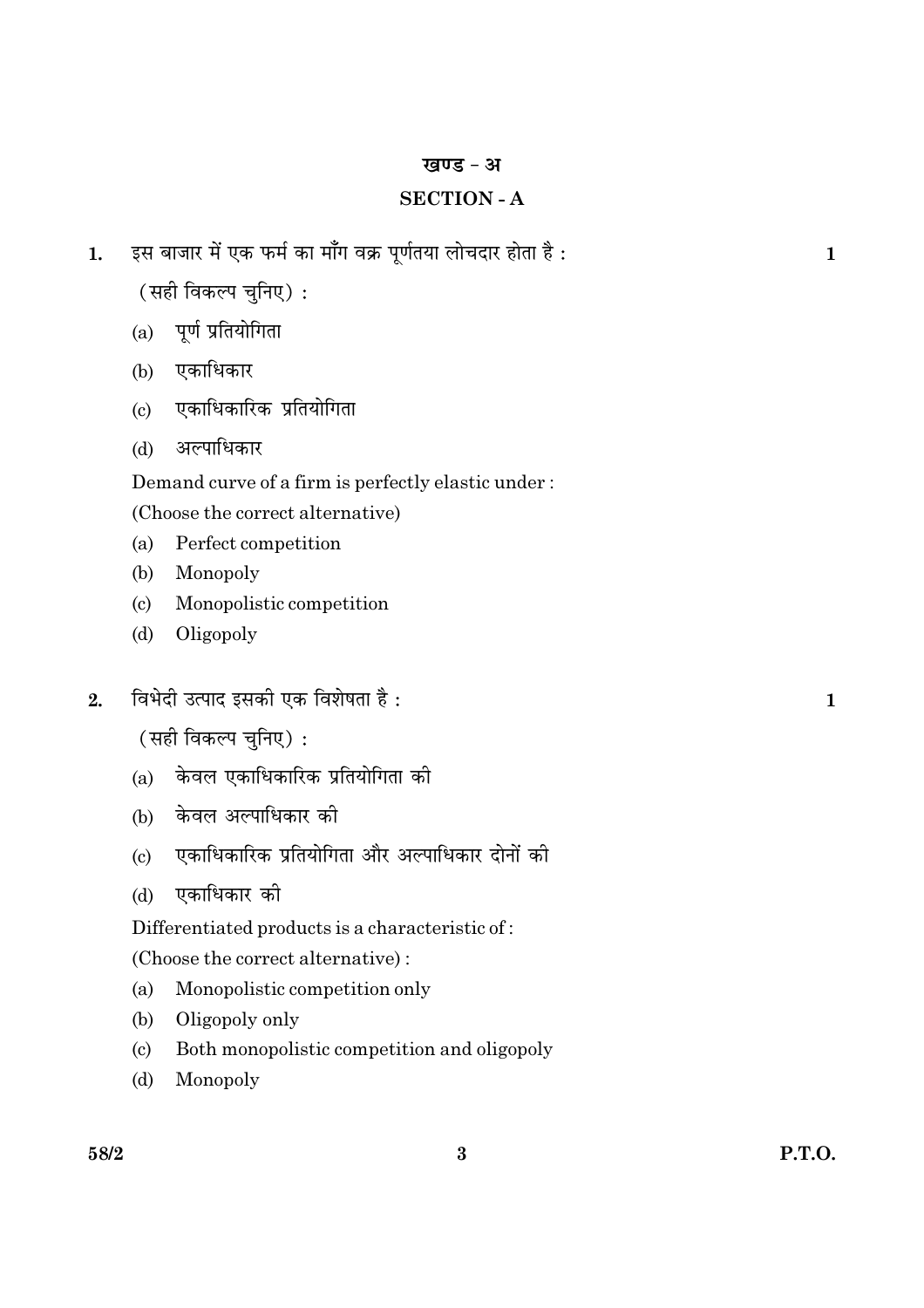एक फर्म एक वस्तु की कितनी भी मात्रा दी गयी कीमत पर बेच सकती है। फर्म की सीमांत सम्प्राप्ति  $\mathbf{1}$  $3.$  $(3$ नागम $)$ :

(सही विकल्प चुनिए):

- औसत सम्प्राप्ति से अधिक होगी  $(a)$
- (b) औसत सम्प्राप्ति से कम होगी
- औसत सम्प्राप्ति के समान होगी  $\epsilon$
- शून्य होगी  $(d)$

A firm is able to sell any quantity of a good at a given price. The firm's marginal revenue will be:

(Choose the correct alternative):

- Greater than Average Revenue (a)
- Less than Average Revenue  $(b)$
- $(c)$ **Equal to Average Revenue**
- $(d)$ Zero
- $"$ माँग मात्रा में परिवर्तन $"$  कब होता है ?  $\overline{\mathbf{4}}$

 $\mathbf{1}$ 

When does "change in quantity demanded" take place?

जैसे-जैसे उत्पादन में वृद्धि की जाती है, औसत कुल लागत और औसत परिवर्ती लागत के बीच अंतर  $\mathbf{1}$  $5<sub>l</sub>$ को क्या होता है ?

What happens to the difference between Average Total Cost and Average Variable Cost as production is increased?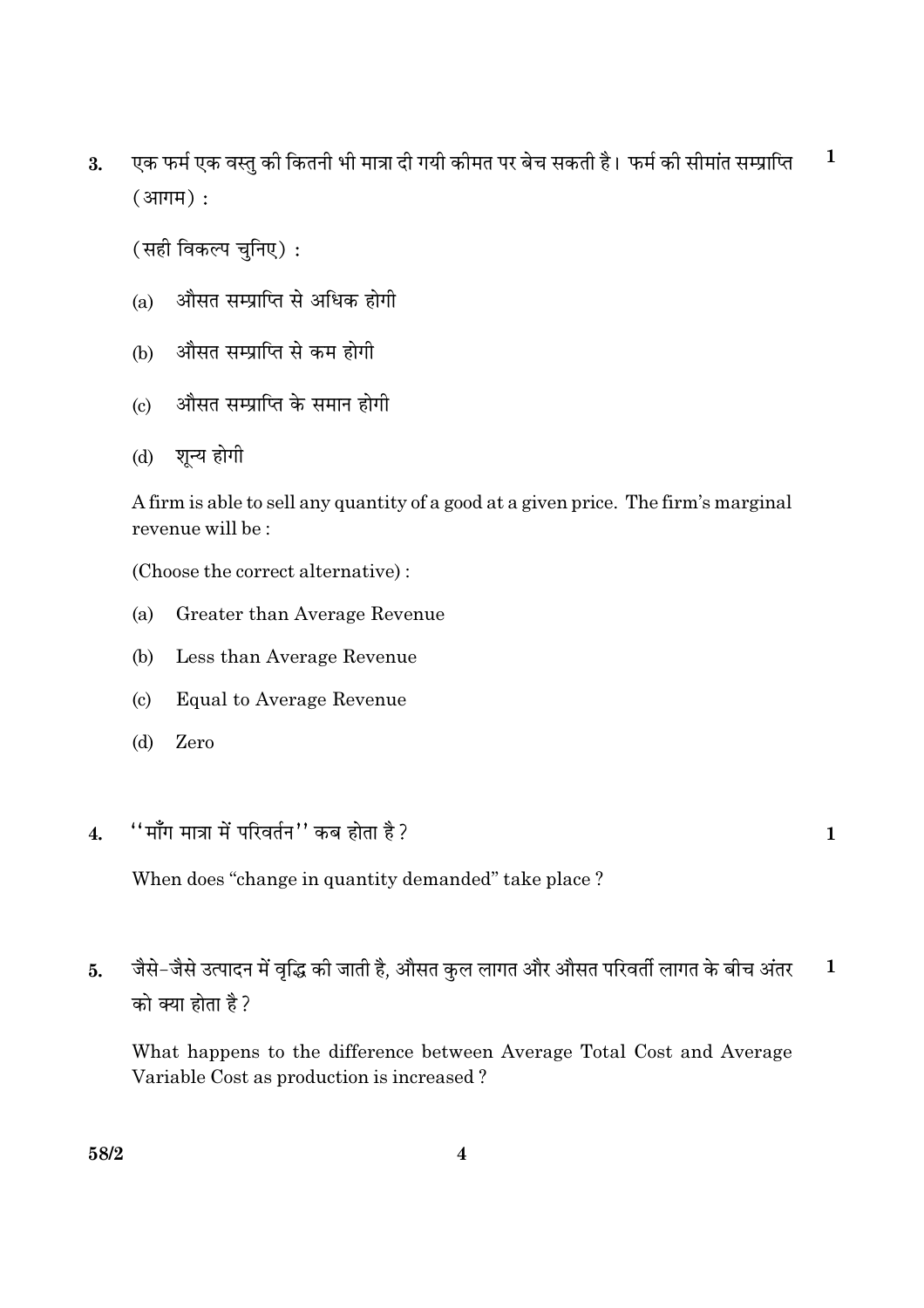न्यूनतम कीमत सीमा से क्या अभिप्राय है? इसके परिणाम समझाइए।  $6.$ 

# अथवा

यदि वर्तमान बाजार कीमत संतलन कीमत से अधिक हो. तो इसके कारण पडने वाले प्रभावों की शृंखला समझाइए।

What is minimum price ceiling? Explain its implications.

# **OR**

If the prevailing market price is above the equilibrium price, explain its chain of effects.

एक उपभोक्ता केवल दो वस्तओं X और Y का उपभोग करता है। X और Y की सीमान्त उपयोगिताएँ 7.  $\bf{3}$ क्रमश: 4 और 3 हैं। X और Y प्रत्येक की कीमत ₹ 3 प्रति इकाई है। क्या उपभोक्ता संतलन में है ? उसकी आगे की प्रतिक्रिया क्या होगी ? कारण दीजिए।

A consumer consumes only two goods X and Y. Marginal utilities of X and Y are 4 and 3 respectively. Price of X and price of Y is  $\overline{\xi}$  3 per unit. Is consumer in equilibrium? What will be further reaction of the consumer? Give reasons.

वस्तु की कीमत में 10 प्रतिशत वृद्धि का उसकी माँग पर क्या प्रभाव होगा यदि माँग की कीमत लोच  $\bf{3}$ 8. (a) शुन्य, (b)  $-1$ , (c)  $-2$  हो।

What will be the effect of 10 percent rise in price of a good on its demand if price elasticity of demand is (a) Zero, (b)  $-1$ , (c)  $-2$ .

जब वस्तु की कीमत ₹ 10 से बढकर ₹ 12 प्रति इकाई हो जाती है, उत्पादक 10 प्रतिशत अधिक  $\mathbf{q}$  $\overline{\mathbf{4}}$ आपर्ति करता है। पर्ति की कीमत लोच ज्ञात कीजिए।

When price of a good rises from  $\bar{\tau}$  10 to  $\bar{\tau}$  12 per unit, the producer supplies 10 percent more. Calculate price elasticity of supply.

 $\bf{3}$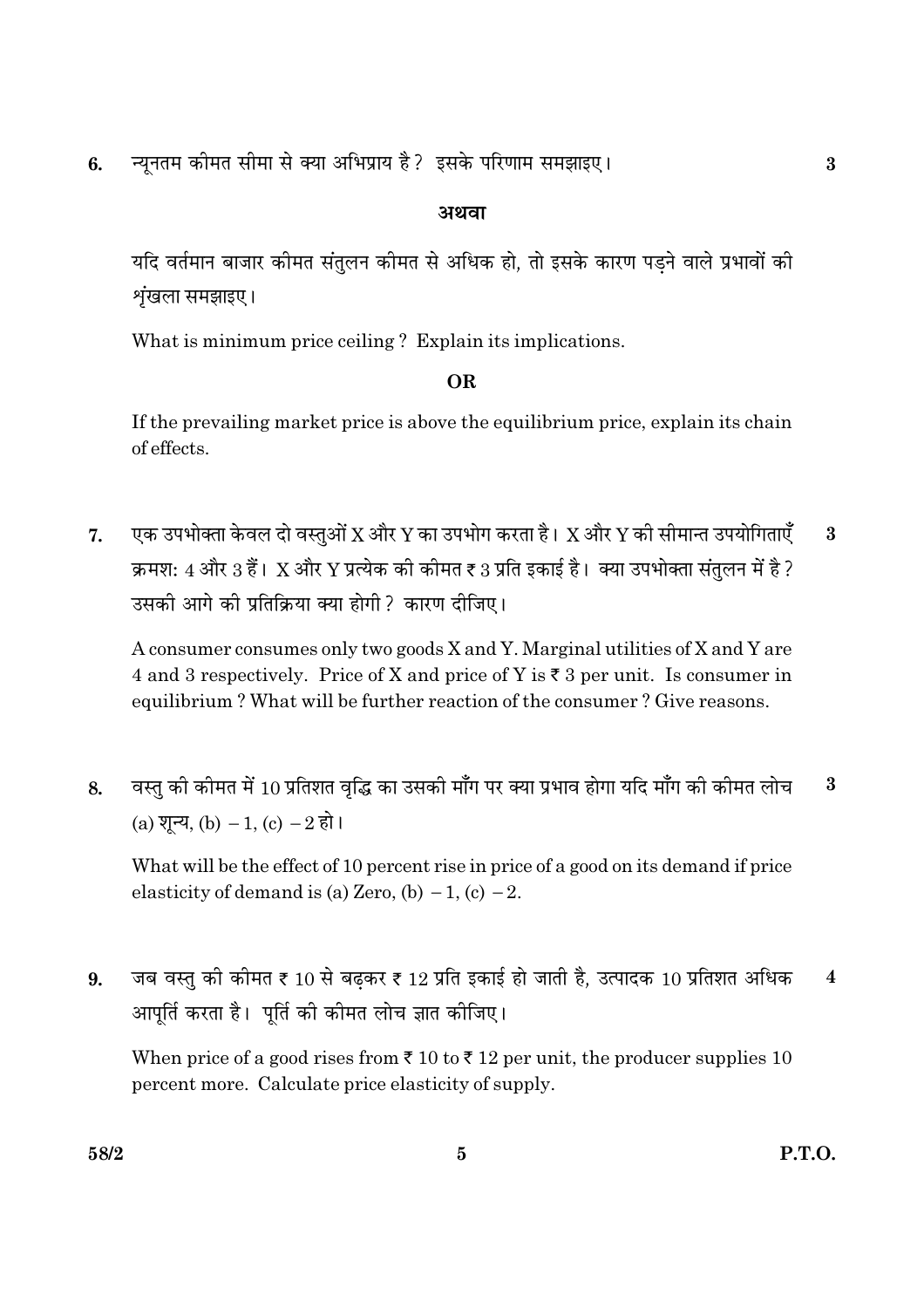- उपयोगिता की परिभाषा दीजिए। ह्रासमान सीमांत उपयोगिता नियम समझाइए।  $10.$ Define utility. Explain the Law of Diminishing Marginal Utility.
- 11. अचल लागत की परिभाषा दीजिए। एक उदाहरण दीजिए। कारण बताते हुए समझाइए कि  $\overline{\mathbf{4}}$ जैसे-जैसे उत्पादन में वृद्धि की जाती है औसत अचल लागत का व्यवहार क्या रहता है?

#### अथवा

सीमांत उत्पाद की परिभाषा दीजिए। जब केवल एक आगत में वृद्धि की जाय और अन्य आगतों को स्थिर रखा जाय तो सीमांत उत्पाद का व्यवहार बताइए।

Define fixed cost. Give an example. Explain with reason the behaviour of Average Fixed Cost as output is increased.

#### **OR**

Define marginal product. State the behaviour of marginal product when only one input is increased and other inputs are held constant.

12. एक पूर्ण प्रतियोगी बाजार में निम्नलिखित के परिणामों की व्याख्या कीजिए:

 $\overline{\mathbf{4}}$ 

- विक्रेताओं की बडी संख्या  $(a)$
- (b) समरूप उत्पाद

#### अथवा

- एक अल्पाधिकार बाजार में निम्नलिखित के परिणामों की व्याख्या कीजिए :
- नई फर्मों के प्रवेश में रुकावटें  $(a)$
- केवल कुछ या कुछ बड़े उत्पादक  $(b)$

Explain the implications of the following in a perfectly competitive market:

- Large number of sellers  $(a)$
- (b) Homogeneous products.

#### **OR**

Explain the implications of the following in an oligopoly market:

- Barriers to entry of new firms  $(a)$
- A few or a few big sellers  $(b)$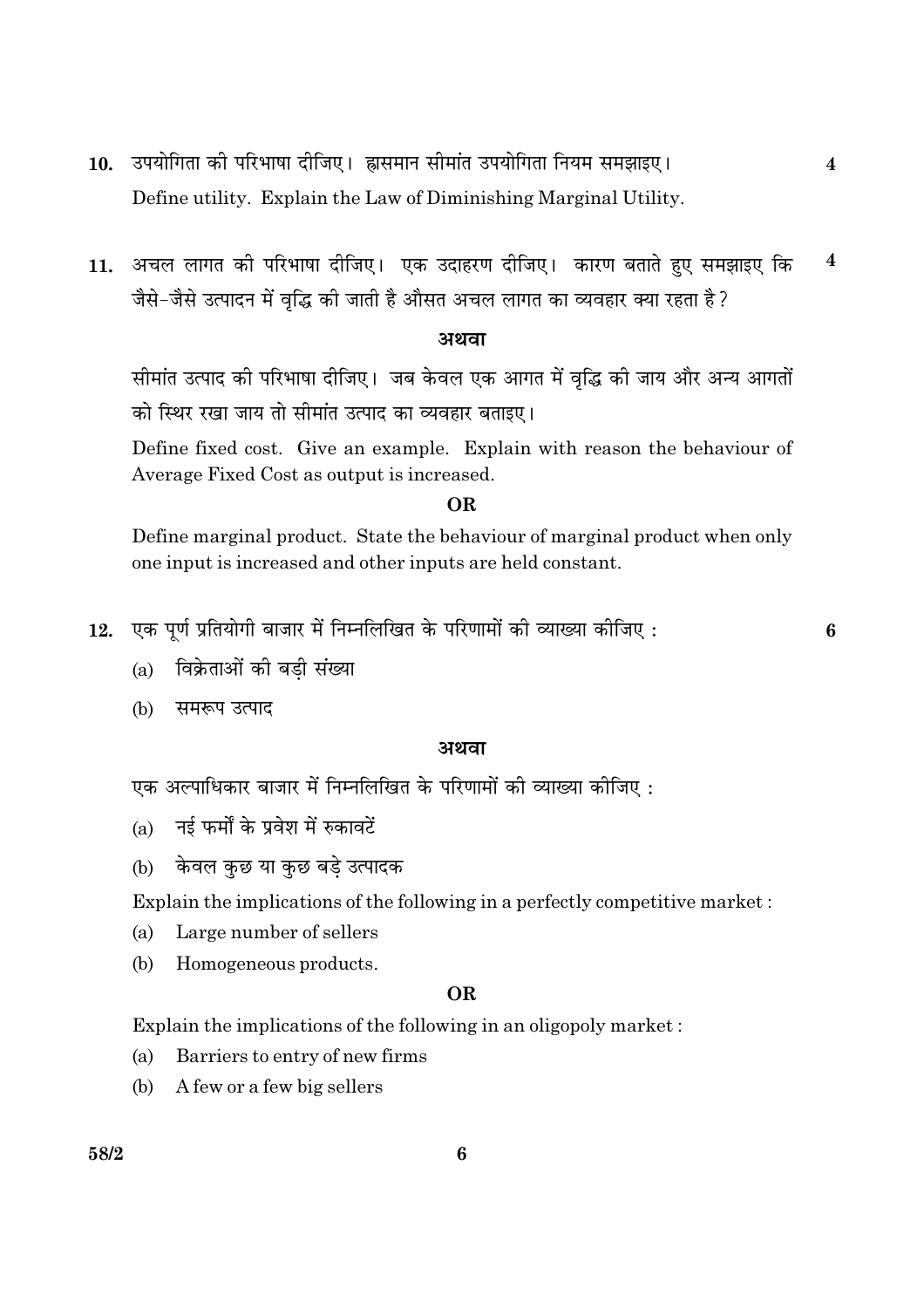(a) वस्तु X की अपनी कीमत गिरने और (b) वस्तु X पर कर की दर बढ़ने का पूर्ति वक्र पर पड़ने 6 13. वाला प्रभाव समझाइए। रेखाचित्रों का प्रयोग कीजिए।

Examine the effect of (a) fall in the own price of good  $X$  and (b) rise in tax rate on good X, on the supply curve. Use diagrams.

# दृष्टिहीन परीक्षार्थियों के लिए प्रश्न संख्या 13 के स्थान पर।

(a) वस्तु X की अपनी कीमत गिरने और (b) वस्तु X पर कर की दर बढ़ाने का पूर्ति पर प्रभाव समझाइए। तालिका का प्रयोग कोजिए।

### For blind candidates in lieu of Q. No 13.

Examine the effect of (a) fall in the own price of good  $X$  and (b) rise in tax rate of good X on supply of a good. Use schedule.

14. अनधिमान वक्रों की तीन विशेषताओं की व्याख्या कीजिए।

 $6\phantom{a}$ 

Explain three properties of indifference curves.

15. एक अर्थव्यवस्था में केन्द्रीय समस्याएँ क्यों पैदा होती हैं ? "किसके लिए उत्पादन किया जाय"  $6\phantom{1}6$ केन्द्रीय समस्या समझाइए।

Why do central problems of an economy arise? Explain the central problem of "for whom to produce"?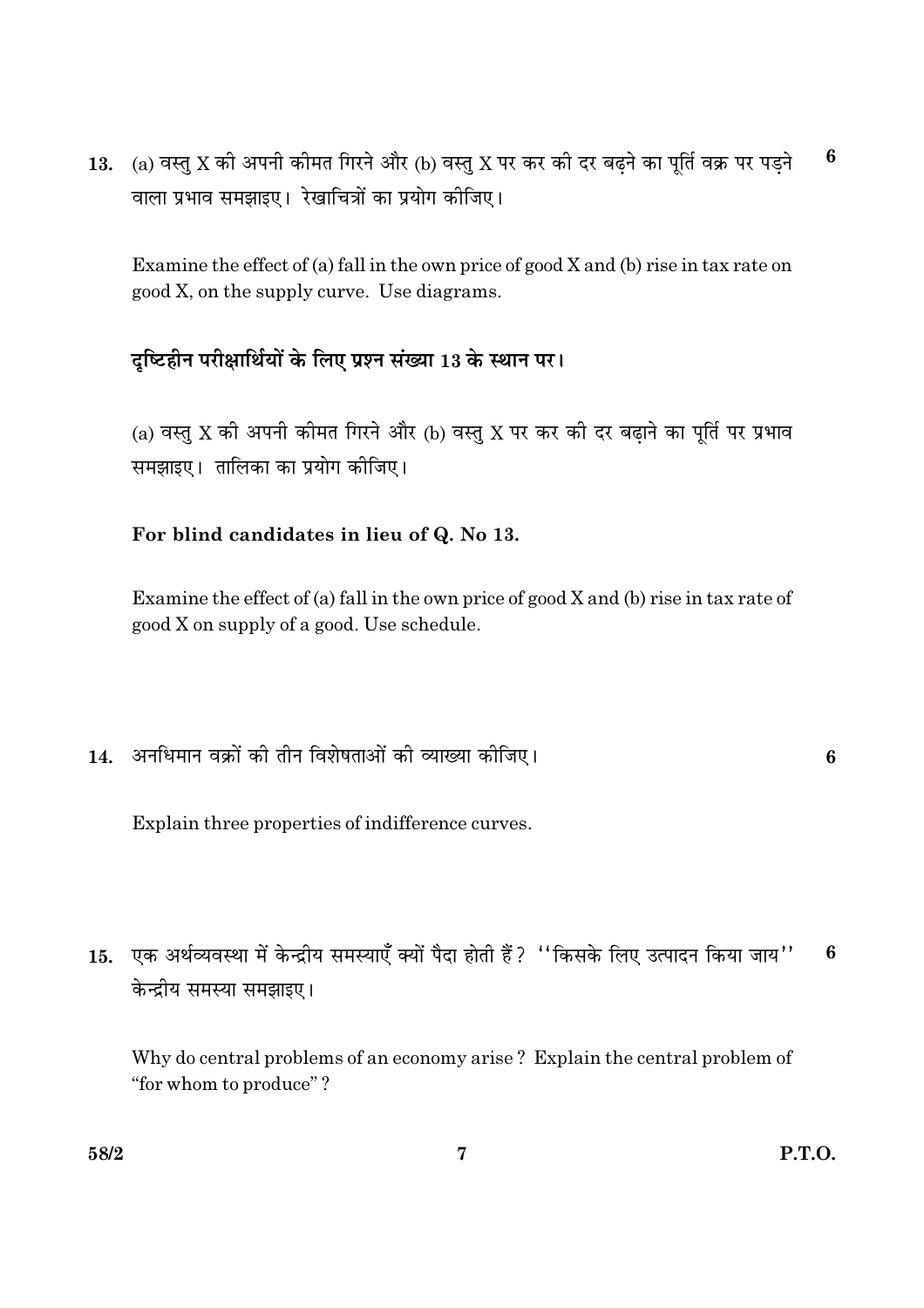#### खण्ड - ब

#### **SECTION - B**

- 16. भुगतान संतुलन लेखा में जो विदेशी विनिमय लेनदेन अन्य लेनदेनों से प्रभावित नहीं होते, यह  $\mathbf{1}$ कहलाते हैं : (सही विकल्प चुनिए)
	- (a) चालू लेनदेन
	- (b) पूँजीगत लेनदेन
	- (c) स्वतंत्र लेनदेन
	- समायोजन हेतु लेनदेन  $(d)$

Foreign exchange transactions which are independent of other transactions in the Balance of Payments Account are called:

(Choose the correct alternative)

- $(a)$ Current transactions
- $(b)$ Capital transactions
- $(c)$ Autonomous transactions
- $(d)$ Accommodating transactions
- 17. प्राथमिक घाटा इसके समान होता है:

(सही विकल्प चुनिए)

- $(a)$ ऋण
- (b) ब्याज भुगतान
- ऋण घटा ब्याज भुगतान  $\left( \mathrm{e}\right)$
- ऋण और ब्याज भगतान दोनों  $(d)$

Primary deficit equals:

(Choose the correct alternative)

- Borrowings  $(a)$
- $(b)$ Interest payments
- Borrowings less interest payments  $(c)$
- $(d)$ Borrowings and interest payments both

 $\mathbf{1}$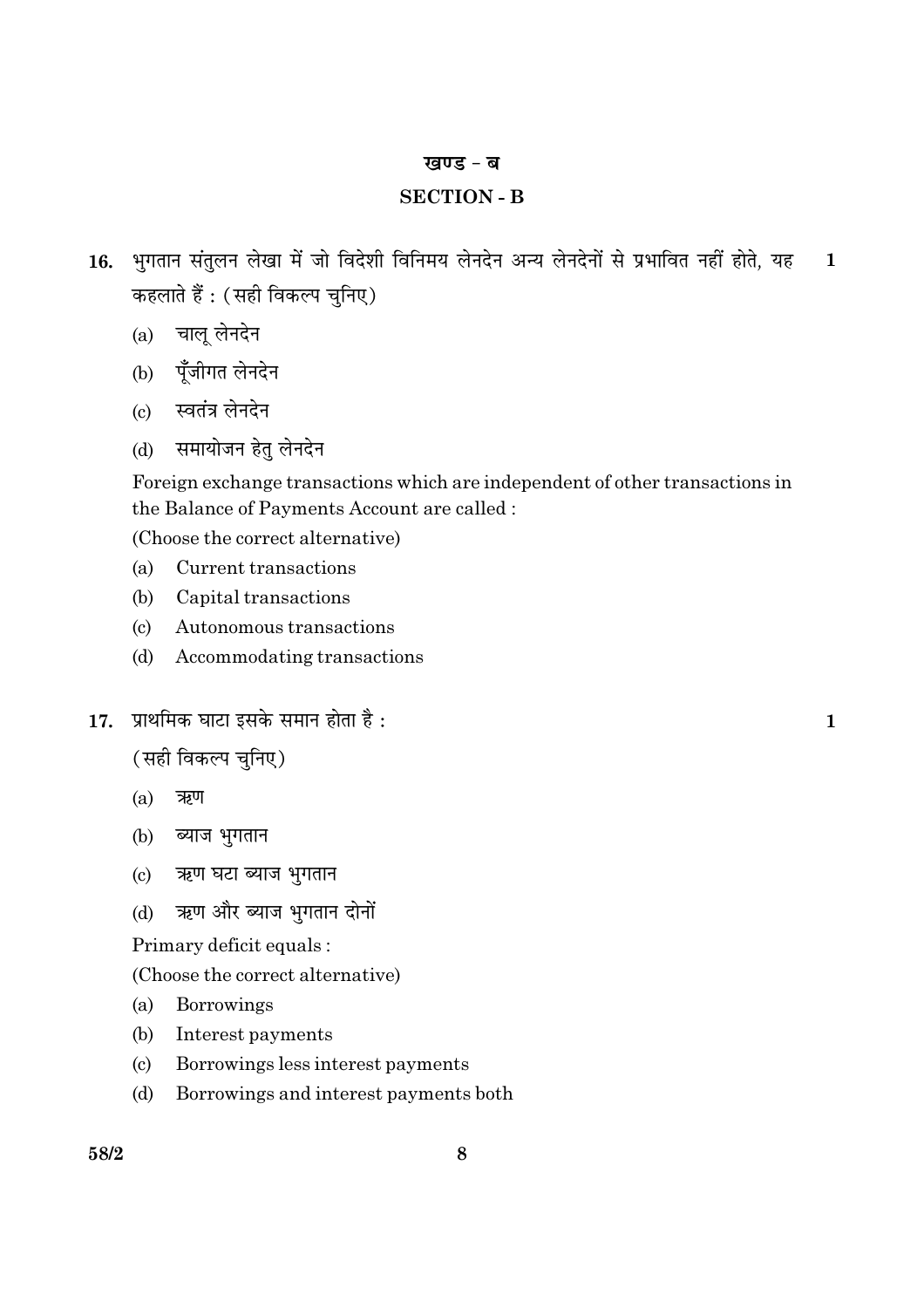| 18.                                                         | निम्नलिखित को प्राप्त कारक आय का योग राष्ट्रीय आय कहलाता है: |         |          |  | 1            |
|-------------------------------------------------------------|--------------------------------------------------------------|---------|----------|--|--------------|
|                                                             | (सही विकल्प चुनिए)                                           |         |          |  |              |
|                                                             | नागरिक<br>(a)                                                |         |          |  |              |
|                                                             | आर्थिक क्षेत्र<br>(b)                                        |         |          |  |              |
|                                                             | निवासी<br>$\left( \mathrm{c}\right)$                         |         |          |  |              |
|                                                             | निवासी और गैर-निवासी दोनों<br>(d)                            |         |          |  |              |
|                                                             | National income is the sum of factor incomes accruing to:    |         |          |  |              |
|                                                             | (Choose the correct alternative)                             |         |          |  |              |
|                                                             | Nationals<br>(a)                                             |         |          |  |              |
|                                                             | Economic territory<br>(b)                                    |         |          |  |              |
|                                                             | Residents<br>$\left( \mathrm{c}\right)$                      |         |          |  |              |
|                                                             | Both residents and non-residents<br>(d)                      |         |          |  |              |
| 19.                                                         | राजकोषीय घाटा की परिभाषा दीजिए।                              |         |          |  | $\mathbf{1}$ |
|                                                             | Define fiscal deficit.                                       |         |          |  |              |
|                                                             |                                                              |         |          |  |              |
| 20.                                                         | प्रवाह को परिभाषा दीजिए।                                     |         |          |  | $\mathbf 1$  |
|                                                             | Define flows.                                                |         |          |  |              |
|                                                             |                                                              |         |          |  | 3            |
| 21.                                                         | एक अर्थव्यवस्था संतुलन में है।  निवेश व्यय ज्ञात कीजिए :     |         |          |  |              |
|                                                             | राष्ट्रीय आय                                                 |         | $= 1200$ |  |              |
|                                                             | स्वतंत्र उपभोग व्यय                                          |         | $= 150$  |  |              |
|                                                             | सीमांत उपभोग प्रवृत्ति                                       | $= 0.8$ |          |  |              |
| An economy is in equilibrium. Find investment expenditure : |                                                              |         |          |  |              |
|                                                             | National income                                              |         | 1200     |  |              |
|                                                             | Autonomous consumption expenditure                           | $=$     | 150      |  |              |
|                                                             | Marginal Propensity to consume                               | $=$     | 0.8      |  |              |
|                                                             |                                                              |         |          |  |              |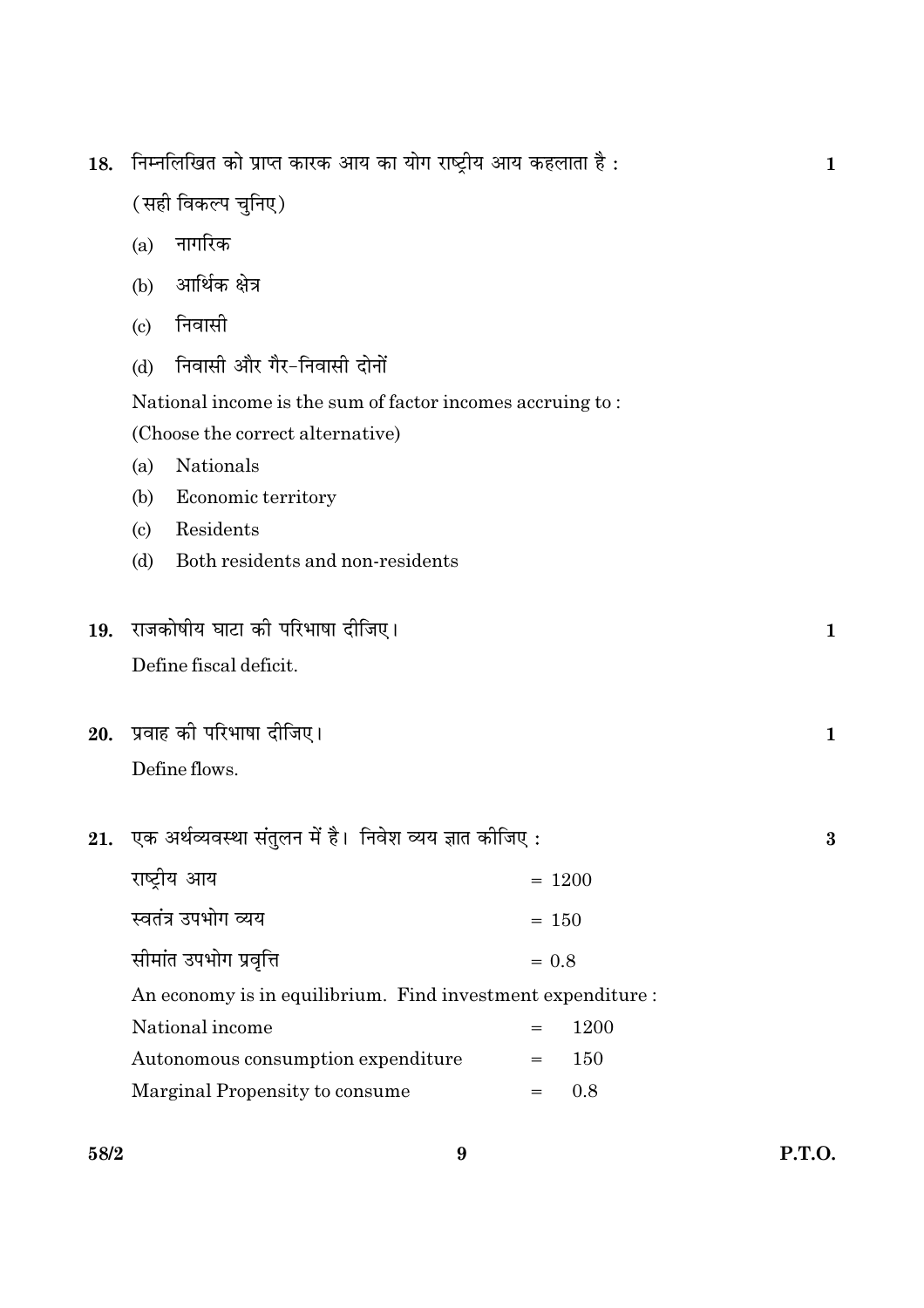$\bf{3}$ यदि मौद्रिक आय ₹ 500 हो और कीमत सूचकांक 125 हो तो वास्तविक आय का परिकलन 22. कोजिए।

If nominal income is  $\overline{\xi}$  500 and price index is 125, calculate real income.

समग्र माँग से क्या अभिप्राय है? इसके घटक बताइए। 23.

#### अथवा

 $\bf{3}$ 

समझाइए कि मुद्रा आपूर्ति पर नियंत्रण रखने से अधिमाँग को कैसे कम किया जा सकता है। What is aggregate demand? State its components.

**OR** 

Explain how controlling money supply is helpful in reducing excess demand.

- ऋण सृजन का नियंत्रण करने में 'नकद जमा अनुपात' की भूमिका समझाइए। 24.  $\overline{\mathbf{4}}$ Explain the role of Cash Reserve Ratio in controlling credit creation.
- पैट्रोल और डीज़ल कारों की बिक्री, विशेषतया बडे शहरों में निरंतर बढ रही है। इसके सकल घरेल्  $\overline{\mathbf{4}}$  $25.$ उत्पाद और कल्याण पर पडने वाले प्रभावों की व्याख्या कीजिए। Sale of petrol and diesel cars is rising particularly in big cities. Analyse its impact on gross domestic product and welfare.
- मुद्रा का 'विनिमय का माध्यम' कार्य समझाइए। इसने वस्तु विनिमय से संबंधित समस्या का 26.  $\overline{\mathbf{4}}$ समाधान कैसे किया है?

#### अथवा

मुद्रा का 'आस्थगित भुगतान का मानक' कार्य समझाइए। इसने वस्तु विनिमय से संबंधित समस्या का समाधान कैसे किया है?

Explain the 'medium of exchange' function of money. How has it solved the related problem created by barter?

#### **OR**

Explain the 'standard of deferred payment' function of money. How has it solved the related problem created by barter?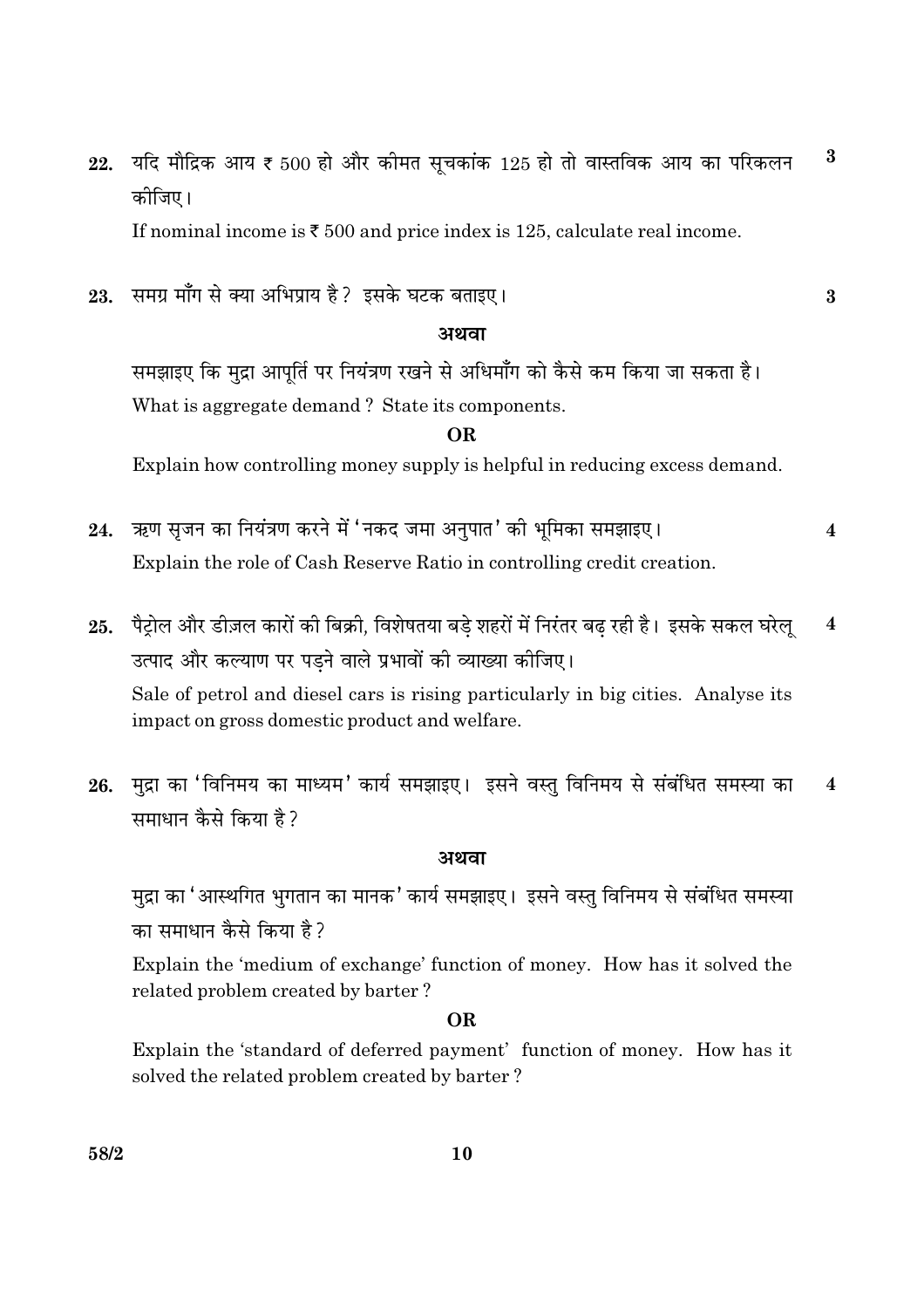27. 'बाजार कीमत पर निवल राष्ट्रीय उत्पाद' तथा निजी आय का परिकलन कीजिए।

|      | (i) विदेशों को निवल चालू हस्तांतरण | 10       |
|------|------------------------------------|----------|
| (ii) | निजी अंतिम उपभोग व्यय              | 500      |
|      | (iii) सरकार से चालू हस्तांतरण      | 30       |
|      | (iv) विदेशों को निवल कारक आय       | 20       |
|      | $(v)$ निवल निर्यात                 | $(-) 20$ |
|      | (vi) निवल अप्रत्यक्ष कर            | 120      |
|      | (vii) राष्ट्रीय ऋण पर ब्याज        | 70       |
|      | (viii) निवल देशीय पूँजी निर्माण    | 80       |
|      | (ix) सरकार को प्राप्त आय           | 60       |
|      | (x) सरकारी अंतिम उपभोग व्यय        | 100      |

Calculate Net National Product at Market Price and Private income.

|       |                                          | $(5 \text{ crores})$ |
|-------|------------------------------------------|----------------------|
| (i)   | Net current transfers to abroad          | 10                   |
| (ii)  | Private final consumption expenditure    | 500                  |
| (iii) | Current transfers from government        | 30                   |
|       | (iv) Net factor income to abroad         | 20                   |
| (v)   | Net exports                              | $(-) 20$             |
|       | (vi) Net indirect tax                    | 120                  |
|       | (vii) National debt interest             | 70                   |
|       | (viii) Net domestic capital formation    | 80                   |
| (ix)  | Income accruing to government            | 60                   |
| (x)   | Government final consumption expenditure | 100                  |

58/2

 $4,2$ 

(करोड़  $\bar{\mathfrak{c}}$  )